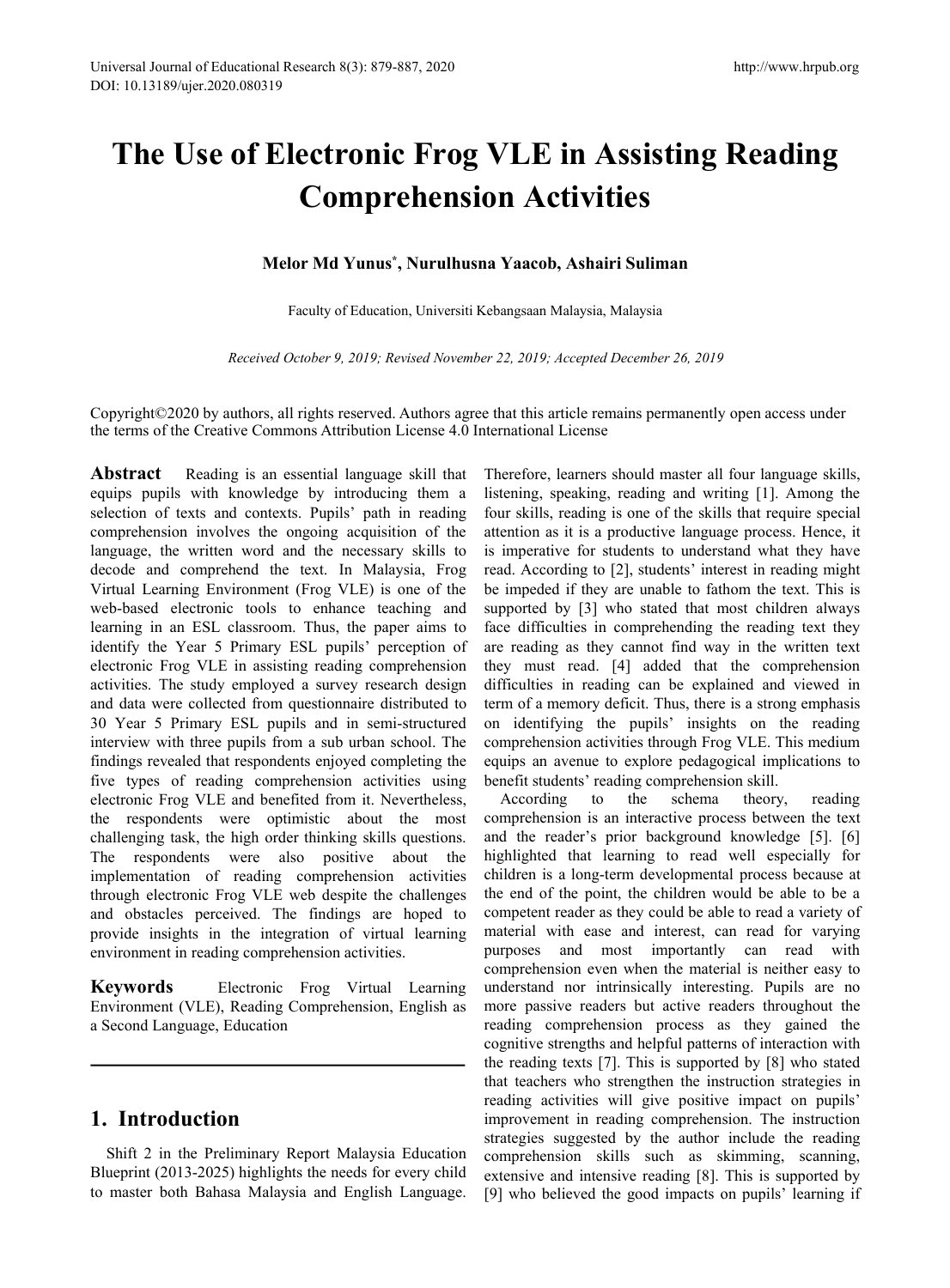the teachers consider the different styles of learning and pupils' multiple of intelligences in learning.

[10] discussed that the potential of modern technology, ICTs, online social networks or web-based learning have captured the attention of not only the pupils but the educators. Virtual learning environment, on the other hand is a digital-based learning environment that provide a friendly navigation, backgrounds, sounds, and colours as to attain learner's attention while learning [11], [38]. It is seen as the alternative to motivate students in reading comprehension in ESL classroom [12]

The focus of this study was limited to the reading comprehension activities through Frog VLE (Virtual Learning Environment) only. Studies that deal with other virtual learning environment such as Kahoot, Quizlet, Socrative, Google Classroom, Edmodo, Mentimeter and others. Frog VLE is currently the main learning website which the Malaysian government has adopted for all its 10,000 government aided schools nationwide. In addition, the features of Frog VLE allows for the pupils to participate in reading comprehension activities and also online questionnaire session where their progress in learning and responses to the questionnaire would be automatically control by the teachers. The immediate feedback on the reading comprehension test and responses from questionnaire will be automatically recorded in the researcher's account. Therefore, to facilitate the investigation regarding the respondents' perception of reading comprehension activities through Frog VLE, these questions serve as the guidelines:

- 1) What are pupils' perceptions on reading comprehension activities through Frog VLE in an ESL classroom?
- 2) What are the challenges in integrating Frog VLE in the reading comprehension activities?

# **2. Literature Review**

#### **2.1. Reading Skill and Reading Comprehension Activities**

Reading is the important skill for ESL learners and also the most important skill to master out of the four skills in a second language [13]. In addition, [14] stated that reading is the window to all knowledge. Through a successful reading process, it could measure the success of the teaching in term of the pedagogical practices by the teacher and most importantly, the students' achievement [15]. [2] stated that in reading, students need to activate their pre-requisite knowledge to aid their understanding. This is supported by [16] who highlighted that the students will be able to summarise in their own words once their background knowledge are activated.

However, in the context of ESL classroom, [17] stated that the skills in reading comprehension among majority of the ESL students fall below expected proficiency level. This problem is seen as an urge for teachers to train and motivate students to be active in reading lesson and able to solve problems in learning in line with the education aspiration in  $21<sup>st</sup>$  century learning. Moreover, [18] emphasized the importance of students' motivation in learning. They reported at the end of the study that the interactive and interesting instructional approaches in reading encouraged the students to be motivated to read more and will not easily give up if they face challenges in understanding. Therefore, these researchers illustrated the urgency and need for strong reading skills and interesting instructional approaches among the ESL students need to be increased and improved.

#### **2.2. Frog Virtual Learning Environment**

[19] described Frog Virtual learning environment (VLE) as a cloud-based learning environment that emulates the traditional face-to-face teaching and learning. In the early days, teaching and learning were more formal and being conducted in the classroom, but due to the rapid growth in technology today, kids' way of learning has changed [20]. Virtual learning environment is seen as the alternative to motivate students in reading comprehension in ESL classroom [12]. For example, the tools used in learning play vital role in enhancing students' participation and motivating them to improve in reading activity [21]. The example of activities in web-based learning could be varies depend of teachers' creativity such as displaying the reading text on screen, online quizzes, blogs, video conferencing and many more [22]. To support the web-based learning tools, [22] stated that the virtual learning environment develop cognitive skills such as logical thinking and interest in learning.

Another feature of virtual learning environment is that students can find and collect first-hand information by themselves during the online activity such as searching the meaning of the words they do not understand [12]. By doing so, teachers could encourage students to be involved in self-paced learning as it could train them to be independent learner. However, there are some basic computer skills and access that should be mastered by teacher such as internet connection as it measures a successful online learning experience and students also require web-controlled skills throughout the learning process [23].

Using virtual learning environment has proven its advantageous in the aspect of students' participation, motivation and also improvement in learning. However, virtual learning environment has its own limitation as it requires greater discipline from the students [24]. Students tend to open others websites or do not complete the assessment given properly as they just guess the answers  $[25]$ . This situation portrays that the learning process through web-based not successful. Therefore, teacher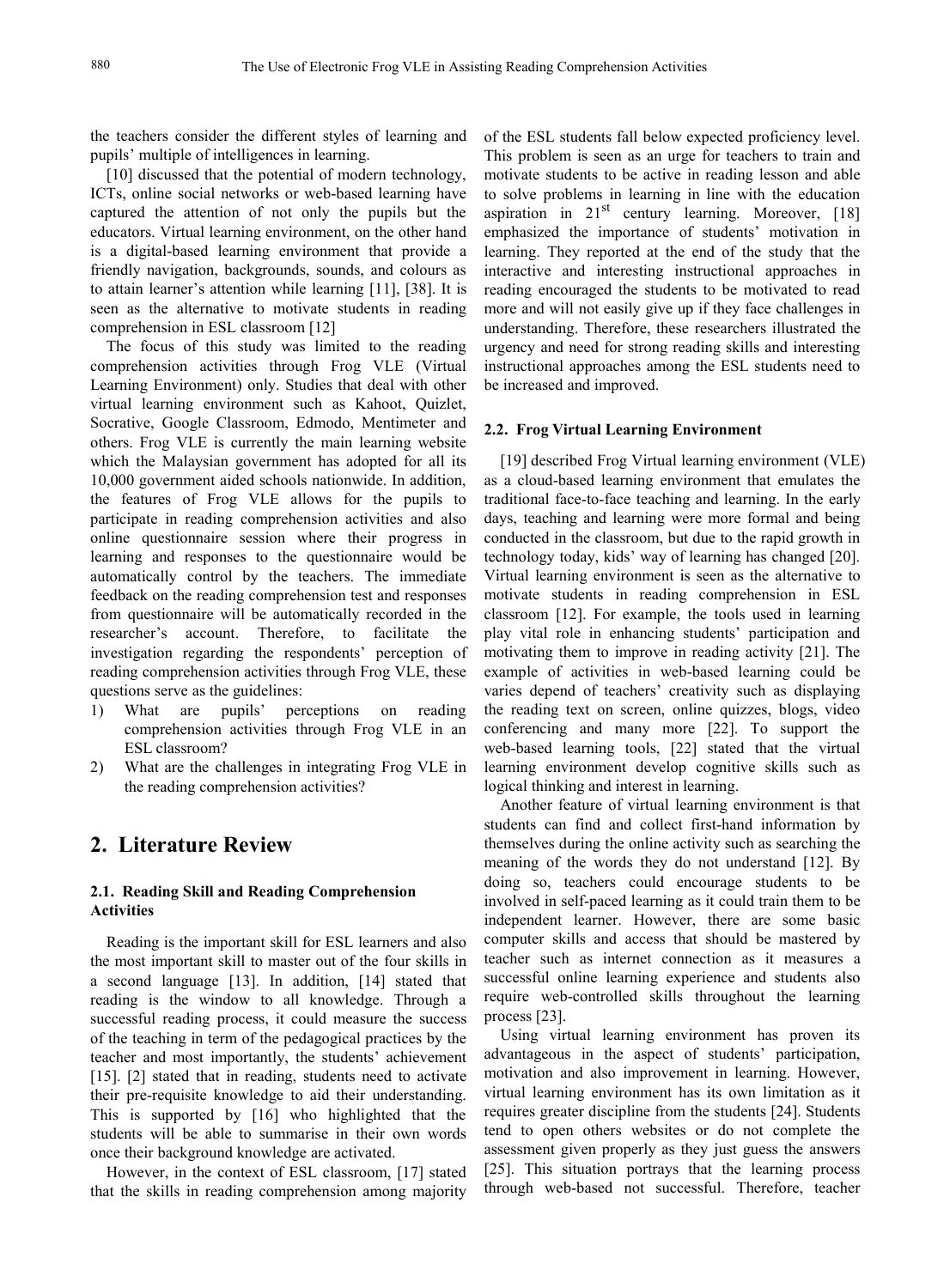plays a vital role in classroom instructions such as implementing rules and encouraging good attitudes among students during learning interaction [26]. Moreover, classroom observation is also important in ensuring the students fully engaged and benefit in the learning [25].

## **2.3. Reading Comprehension Activities and Frog Virtual Learning Environment**

[27] stated that the virtual learning environment could contribute to the quality of learning experience for pupils especially for ESL learners. This is supported by [28] who stated that the virtual learning environment could enhance their attention towards and understanding of the materials which could lead to subsequent improvement in physical activity behavior. This could be related to the meaningful reading activities that had been carried out through Frog VLE. As stated by [29], the use of ICT suchas Frog VLE in teaching and learning came on board because of the need to create new aspects of education that suits the twenty-first century learning. It is evidenced by [30] who stated that the user friendly environment of VLE is suitable to provide users with any sort of instructional facility that educators may need in order to make it easier to teach and to learn such as graphics, videos, animations, sounds, and hyperlinks. Therefore, the virtual learning environment valued efficiency, it extends the speed of communication in the world and it helps teachers and students to keep up to date.

The findings of the following researches resonate with previous research in which [31] disclosed students' Frog VLE usage patterns. The findings of the research found out that the learning contents uploaded in Frog VLE were meaningful and attracted them to focus on learning compared to those to be shared and assigned in the classroom. However, the communication between teachers and pupils is one of the problems raised in this study as some of the pupils stated that there was no communication between pupils and teacher through Frog VLE. Therefore, it indicated that the chances to discuss, asking questions and solving problems were not fully maximized if the pupils engaged in the virtual learning environment. However, it is argued by [32] who stated that the virtual learning environment allowed the pupils to share information, collaborate online, and increase their ability to respond and get feedback from their teachers. They also could interact effectively in the classroom discussion with teachers. Thus, the role of both teachers and pupils are important in determining the successful of the teaching and learning process.

### **2.4. Challenges ofIntegrating Reading Comprehension Activities through Frog VLE**

Despite the advantages and recommendation of integrating Frog VLE, there are some prominent

challenges to be considered. [29] stated that technical and encouraging support in using ICT either through school management or the top management at the ministry is one of the challenges. Therefore, without the proper technical and encouraging support in ICT, it would be a negative impact on the implementation of it in learning. Moreover, [29] also highlighted the issues of time and practice. The study mentioned the time consuming issue to first digest the technology, help the pupils to use it in learning, and lack of enough training in handling ICT were among the issues discussed by the researchers.

In addition, another study done by [33] stated that teacher's belief to whether Frog VLE can improve the pupils' performance also measure the degree of pupils' performance teaching and learning of English. The model of accepting technology is furthered discussed by [34] who stated that if the teachers possess positive views on Frog VLE, the intention of using technology will be high and thus give positive impact on the pupils' learning. The result of the study is supported by another [35] stated that some teachers who did not realize the benefits of ICT, lack of technology facilities in schools, lack of class management control, low proficiency in English and limited access to internet also the challenges that cause such belief by teachers. Therefore, the following findings on the challenges guided and give positive insights to carry out this research and thus help the researchers in analysing the findings of the research.

# **3. Methodology**

#### **3.1. Research Design**

This mixed method survey study explores the Year 5 ESL pupils' insights on the reading comprehension activities through Frog VLE. It would be beneficial in identifying fundamental issues that are of concern to the pupils using Frog VLE for reading comprehension activities. The study analysed the survey questionnaire and interview.

#### **3.2. Respondents**

The respondents in this study involved 30 Year 5 ESL pupils consisting of 15 (50%) boys and 15 (50%) girls from a sub urban school in Hulu Langat, Selangor. The respondents were identified using purposive sampling and the total number of respondents was determined using [36] statistical formula. These group of pupils were chosen because they were the individuals who were directly involved in the reading comprehension activities conducted using Frog VLE before. Therefore, finding out their views on the implementation of reading comprehension activities is very much needed. Their feedbacks are useful for teachers to evaluate the success of failure of the use of virtual learning environment for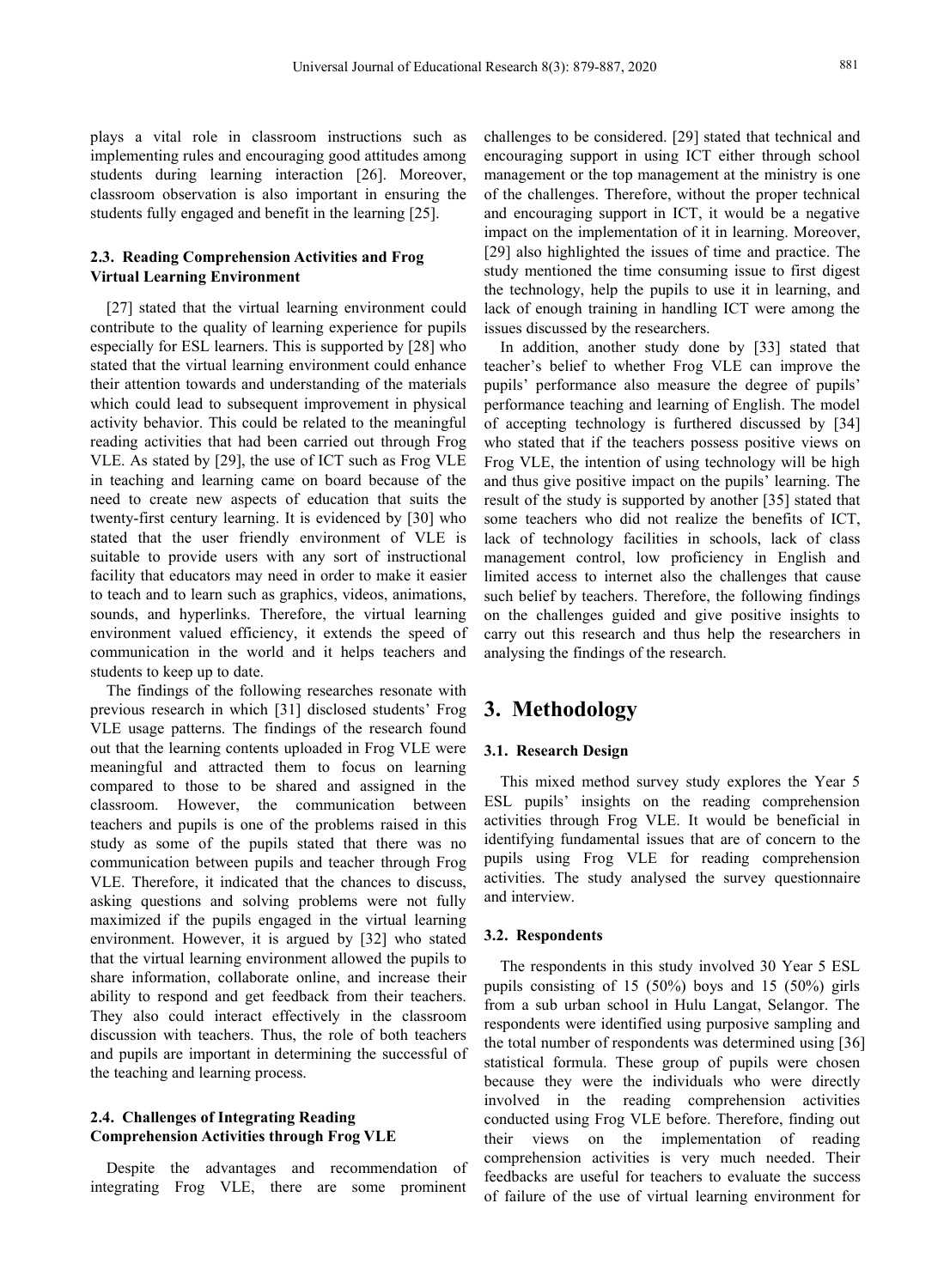reading comprehension activities.

#### **3.3. Instruments and Procedure**

The primary instruments of this study were survey questionnaire and semi-structured interview. The reading comprehension test is also used as to support the findings for the primary instruments of the study. First, the respondents were being accessed individually through reading comprehension test in Frog VLE. They were required to answer the reading comprehension activities that comprised five types of activities which were matching questions, fill in the blanks questions, multiple choice questions, WH questions and High Order Thinking Skills (HOTS) questions. The reading comprehension test was conducted for triangulation purposes because the study put forward has to be examined and studied from various different points of views and this included mixing several different methods of collection.

Then, the questionnaire was answered by respondents through Goggle form in their Frog VLE. Part one of the questionnaire solicited the pupils' demographic profile while part two on reading comprehension activities, part three on reading comprehension activities through Frog VLE web and part four on the challenges of using Frog. VLE in learning. The four parts of the questionnaire were labelled Section A, Section B, Section C and Section D. Section A comprised of 5 questions. The demographic information collected were gender, primary language, language proficiency, purpose of using Frog VLE and frequency of time they use Frog VLE. Section B comprised of 9 questions with a 5-Level Likert Scale from 'Strongly Disagree' to 'Strongly Agree'. Section C comprised of 10 questions and Section D comprised of 7 questions.

Next, the semi-structured interview with three broad topics was conducted. The semi-structured interview followed inverted funnels protocols which began with closed questions and gradually build to more open-ended questions. They were two questions on participants' opinions about reading comprehension activities, two questions on reading comprehension activities and two questions on Frog VLE in learning. All the questions were constructed by the researchers based on the objectives of the study and relevant to the theoretical framework. The interview questions were then validated by a context expert from UKM who has many years of experience in English language teaching and actively involved in doing research.

#### **3.4. Data Analysis**

Frequency and percentage were employed to analyse the data. As for the data and responses from the interview, the respondents' views were categorized and analysed according to themes. The qualitative data further consolidated the quantitative data. For the systematic analysis of the qualitative data analysis and presentation, each respondent was coded R001, R011 and R021. While the data analysis of the supporting instruments which was on the reading comprehension test was also analysed quantitatively using percentage.

# **4. Findings**

#### **4.1. Demographic Profile**

There are 15 boys and 15 girls participated in this study. All the respondents are in the age of 11 years old. Based on the demographic data, 29 respondents (96.7%) stated that Malay language is their primary language while 1 respondent (3.3%) stated other than Malay language and English language as the primary language. In term of the rate of English proficiency, 22 respondents (73.3%) which showed majority of the respondents rated average, 6 respondents (20%) rated their proficiency as weak, while 1 respondent (3.3%) rated good and another 1 respondent (3.3%) rated excellent for the English proficiency.

#### **4.2. Usage of Frog VLE**

28 respondents (93.3%) stated that they used Frog VLE for learning and game purposes and only 2 respondents (6.7%) stated that they used Frog VLE for game play purpose only. In terms of the duration the respondents spend learning via Frog VLE, 4 respondents (13.3%) spent more than 4 hours learning via Frog VLE in a week while half of the respondents which are 15 respondents (50%) spent 3-4 hours in Frog VLE web.6 respondents  $(20\%)$  spent about 1-2 hours and 5 pupils  $(16.7\%)$  spent less than 1 hour respectively. The two items on the usage of Frog VLE and the time the respondents spend learning via Frog VLE in a week has confirmed the respondents are fully maximized the usage of Frog VLE. The data indicates that the respondents are familiar with the use of Frog VLE. When the respondents' experience is taken into account, the data may be valid as the it is based on their past experience of using Frog VLE.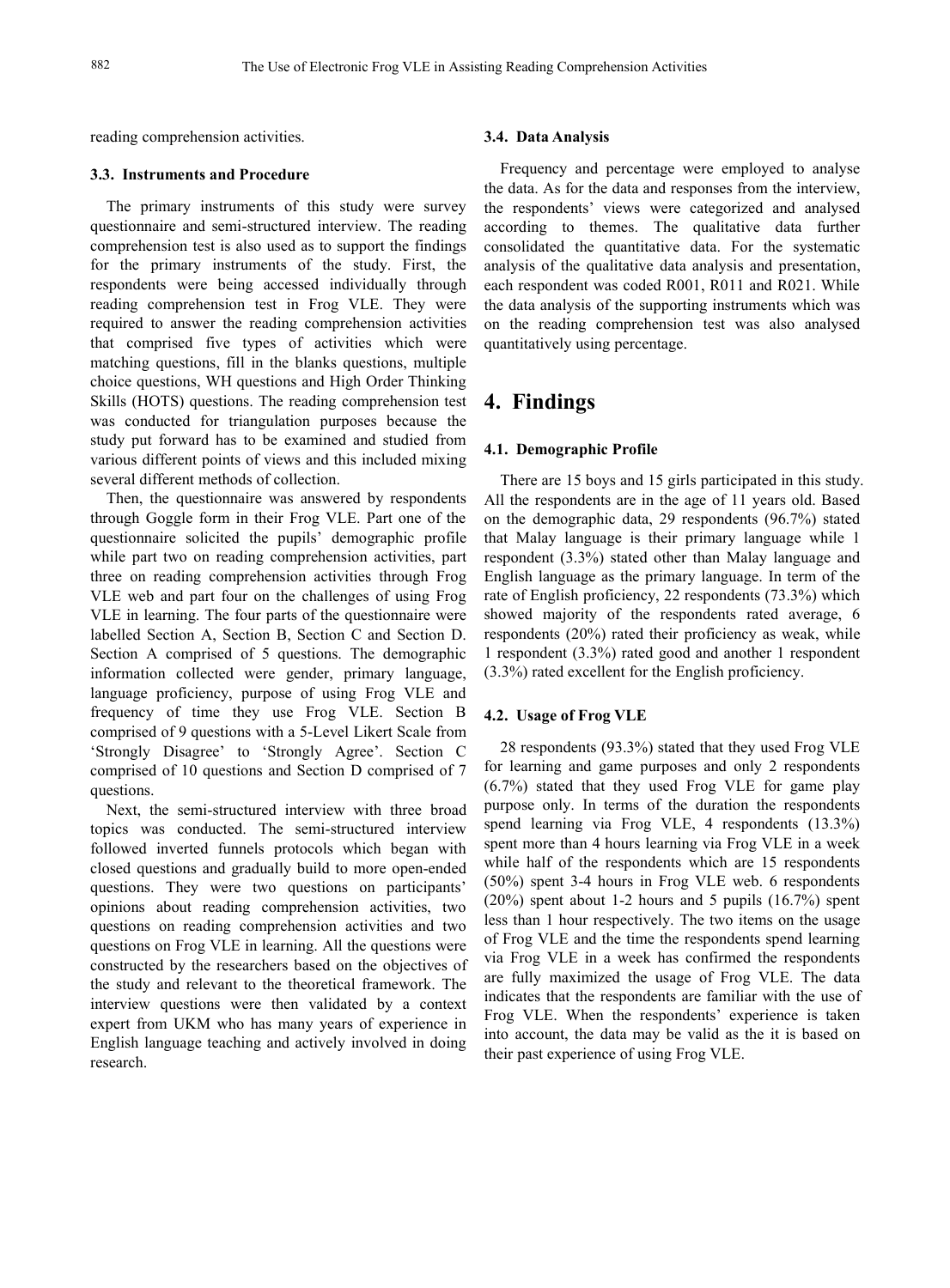#### **4.3. Pupils' Perception of Reading Comprehension Skill**

**Table 1.** Pupils' Perception on Reading Comprehension Skill

| B7.            | I apply reading skills such as scanning, skimming<br>and extensive<br>reading while completing reading comprehension<br>activities | Mean<br>3.73 | professional material<br>and multiple of<br>comprehension a<br>responses in B5<br>following activi<br>choices of answ<br>types of activiti |
|----------------|------------------------------------------------------------------------------------------------------------------------------------|--------------|--------------------------------------------------------------------------------------------------------------------------------------------|
| C <sub>5</sub> | I try to guess the main ideas of the text on the basis<br>of pictures.                                                             | 4.00         |                                                                                                                                            |
|                | charts or figures                                                                                                                  |              | pupils' performa                                                                                                                           |
| C <sub>6</sub> | I grasp the gist of the reading material through<br>quickly reading the                                                            | 3.93         | In addition, from                                                                                                                          |
|                | first and the last paragraphs                                                                                                      |              | the pupils did no                                                                                                                          |
| C7.            | I predict the main idea of the whole passage from<br>its title or subtitles                                                        | 4.20         | reading compre<br>several interviev                                                                                                        |

Table 1 discussed the pupils' perceptions on reading comprehension skills applied throughout the reading activities. From the table above, item C7 shows the highest mean score (M=4.20) with 24 respondents (80%) agreed that they predicted the main idea of the whole  $\begin{bmatrix} 1 \end{bmatrix}$ passage from its title or subtitles. Next, guessing the main  $\frac{1}{2}$ ideas of the text on the basis of pictures, charts or figures  $\frac{27}{3}$ portrays the second highest of mean score (M=4.00) on the C5 item with 22 respondents (76.7%) generally agree and strongly agree with the statement. From the findings on these two items, it shows that the learners are attracted to the colourful images, figures and bigger font words. This could be supported by [37] that the ESL children are attracted to colourful images and spend a longer time looking at the pictures before they approach and read the reading text given.This situation could be related to the finding on the following items.

To support the above findings, the pupils' responses on B7 and C6 items indicated that mean score of pupils who applied reading skills such as scanning, skimming and comprehension activities are slightly lower (M= 3.73) with 5 pupils (16.7%) strongly agree and 15 pupils (50%) agree that they applied these reading skills. Nevertheless, these reading skills are important for them as to complete and score the reading comprehension activities. In addition, the item on C6 indicated that only 12 pupils  $(40\%)$  with the mean score  $(M=3.93)$  grasp the gist of the reading material by quickly reading the first and last paragraphs. Thus, the findings for this section can be concluded that the attractive title and pictures attracted them first then the reading text. The findings are important for the researchers in understanding their nature of ESL learners in the second language learning.

**Table 2.** Pupils' Perception on Reading Comprehension Skill

|             |                                                                                                  | Mean | Despite all t                |
|-------------|--------------------------------------------------------------------------------------------------|------|------------------------------|
| <b>B</b> 3. | I could answer 'Matching Questions', 'Fill in the<br>blanks Questions' and ' Multiple Choice     | 4.40 | challenging<br>questions', 2 |
|             | Questions' easily and confidently.                                                               |      | $(M=4.06)$ as                |
| <b>B5.</b>  | I like reading activities that have minimal writing<br>because the choices of answers are there. | 4.53 | improving in<br>more than ha |

Mean and multiple choice questions activities in reading and extensive  $\begin{vmatrix} 3.73 \end{vmatrix}$  comprehension activities. The item in B3 supported the  $\frac{1}{2}$  and  $\frac{1}{2}$  and  $\frac{1}{2}$  and  $\frac{1}{2}$  and  $\frac{1}{2}$  in addition, from the responses, it is shown that most of quickly reading the  $\left| \begin{array}{c} 4.20 \\ 4.20 \end{array} \right|$  several interviewees responded to the interview question As shown in Table 2, the pupils' responses of the choices of activities in item B3 indicated that majority of the pupils  $(96.7\%)$  with the mean score  $(M= 4.40)$ preferred matching activities, fill in the blanks activities responses in B5 with the mean score (M=4.53) as the following activities involve minimal writing and the choices of answers are there. It is now shown that the types of activities in reading comprehension affect the pupils' performance in reading comprehension activities. the pupils did not encounter problems with these types of reading comprehension activities. In addition to that, 'Among five types of reading comprehension activities, which activities you like the most?' mentioned that they preferred matching; fill in the blanks and multiple choice questions. The interviewees' responses why they preferred the following activities include:

- 1) 'Could get answer directly from the text' (R001)
- 2) 'The exercises are easy to read and answer' (R011)
- The questions are simple and easy to score' (R021)

**Table 3.** Pupils' Perception on Reading Comprehension Skill

|            |                                                                                               | Mean |
|------------|-----------------------------------------------------------------------------------------------|------|
| <b>B4.</b> | 'WH Questions' and 'HOTS Questions' are very<br>challenging.                                  | 4.37 |
| <b>B6.</b> | 'HOTS Activities' are challenging because I have<br>to write my own answers and give reasons. | 3.90 |

extensive reading while completing reading challenging with the mean score shown (M= 4.37). To support the findings in items B3 and B5 on the most preferable activities, the researchers acknowledged the pupils' responses from the items B4 and B6. As shown in Table 3, the items in B4 shown that pupils generally agree that 'WH questions' and 'HOTS questions' are the very Moreover, 20 respondents (67%) with the mean score (M= 3.90) stated that 'HOTS activities' are challenging because they have to write their own answers and give reasons in answering reading comprehension activities.

**Table 4.** Pupils' Perception on Reading Comprehension Skill

|            |                                                           | Mean |
|------------|-----------------------------------------------------------|------|
|            | Mv<br>reading<br>marks<br>are improving<br><sub>1</sub> n |      |
| <b>B8.</b> | comprehension activities.                                 | 4.06 |
|            | I feel enjoyed and relaxed during reading                 |      |
| <b>B</b> 9 | comprehension activities.                                 | 3.80 |

 $\overline{\text{Mean}}$  Despite all the challenges they faced in answering the on respondents' reading comprehension skills, the pupils benefited from the reading comprehension activities done during class. challenging tasks such as 'HOTS questions' and 'WH questions', 26 respondents (86.7%) with the mean score (M= 4.06) agree and strongly agree that their marks are improving in reading comprehension activities. Besides, more than half of the respondents, (73.3%) with the mean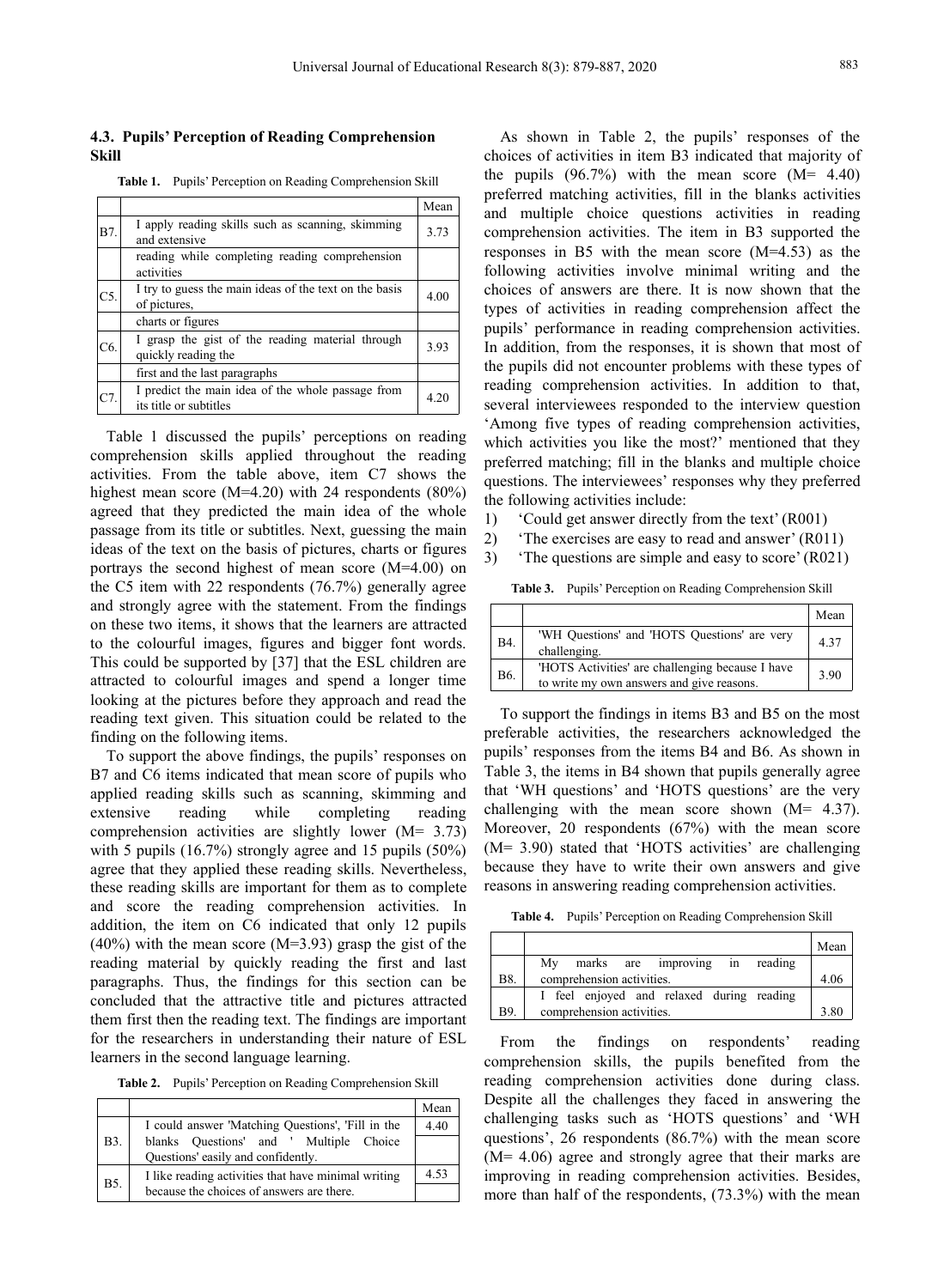score (M= 3.80) felt enjoyed and relaxed during comprehension activities.

The findings from the above tables show the mean score of positive and very positive responses from the 1) respondents on the reading comprehension activities 2) conducted before. This shows the importance of teacher as the facilitator, while the pupils as the active learners 3) throughout the reading comprehension process. As mentioned by [2], to ensure the successful reading comprehension process, both teacher and pupils should be responsible and actively involve during reading lesson as teachers responsible to guide the pupils to understand the reading text by activating their background knowledge, while the pupils responsible in motivating themselves to learn, understand, comprehend the text and make conclusion before they answer the questions. However, [38] stated that other than teacher and pupils' role during Table 6. reading class, basic reading skills involves the process of skimming, scanning, extensive and intensive reading support the enhancement of reading skills, which ultimately leads to an improvement in language proficiency. By doing so, it would help the pupils to use and apply the skills during reading lesson or in answering reading comprehension activities.

#### **4.4. Pupils' Perception of Reading Comprehension Activities through Frog VLE**

This subsection discussed the pupils' perceptions of reading comprehension activities through Frog VLE. The findings are grouped into three categories which are on their motivation, perceptions on Frog VLE and reading comprehension skills through Frog VLE.

**Table 5.** Pupils' Perceptions on Reading Comprehension Activities through Frog VLE

|        |                                                                                                         | Mean | comp.                                         |
|--------|---------------------------------------------------------------------------------------------------------|------|-----------------------------------------------|
| C2.    | I feel motivated to do reading activities using<br>Frog VLE because 1 could use computer for<br>reading | 4.37 | (R011)<br>answe<br>check<br>that th<br>munite |
| $C4$ . | I try my best to answer all reading activities<br>through Frog VLE                                      | 4.27 |                                               |

Table 5 shows the pupils' responses on their motivation using Frog VLE. As stated in the above table, the pupils felt motivated to do reading activities using Frog VLE because they could use computer. The finding of this item indicated significant finding to the research as 28 pupils (93.3%) with the mean score (M=4.37) generally agree and strongly agree with the item asked. Moreover, the pupils also highly motivated because (93.4%) of the affect the pupils' respondents with mean score (M=4.27) agreed that they have tried their best to answer all reading activities through Frog VLE. In addition, the findings from the interview for the question of 'Do you like reading comprehension activities conducted through Frog VLE?',

the researchers found out that the three respondents stated they like the activities to be conducted through Frog VLE. Some other responses given include:

- 1) 'Could open Frog VLE account' (R001)
- 2) 'Could use computer to type my answers for the given questions' (R011)
- 3) 'Get rewards such as open game play if able to answer the questions correctly' (R021)

From the above findings, it shows that Frog VLE could enhance pupils' attention as they could experience the interesting way of reading lesson and activities, hence it will improve their understanding of the reading materials [28]. In addition, it also one of the alternatives used to motivate pupils in reading comprehension in ESL classroom [12].

**Table 6.** Pupils' Perceptions on Reading Comprehension Activities through Frog VLE

|    |                                                                                                             | Mean |
|----|-------------------------------------------------------------------------------------------------------------|------|
| C3 | I prefer reading activities through Frog VLE<br>because the interactive and instant feedback of<br>answers. | 4.47 |
| C8 | I am more engaged in reading comprehension<br>activities through Frog VLE.                                  | 4.20 |

 $Mean$  comprehension activities through Frog VLE? Why', 4.37 answer the questions he answered wrongly right after he 4.27 that the use of Frog VLE is effective for both teachers and Other than that, the responses from the questionnaire also indicated that  $(90\%)$  with the mean score  $(M=4.47)$ preferred reading activities through Frog VLE because of the interactive and instant feedbacks of answers. Moreover, 25 pupils (83.3%) with the mean score (M=4.20) stated agreed that they are more engaged in reading comprehension activities through Frog VLE. Both items portrayed that all pupils benefited from the interactive and instant feedbacks offered in Frog VLE. This could be supported by the finding from interview on the question 'Did you improve a lot in reading (R011) stated that he improved a lot as he could retry to checked the answers. The result of the findings indicated pupils as the pupils could get immediate feedback and teachers could save time to check pupils' tasks and works. Moreover, the item on pupils' engagement (C8) in the questionnaire also important for the finding because the pupils will try their best and do not easily gives up although they made mistakes in answering the questions.

> Based on the above findings, the user-friendly learning environment such as instant feedbacks and interactive web performance on the reading comprehension activities and also give them positive insights on how the use of ICT gives impact not only on their motivation however, their engagement in learning and performance [30].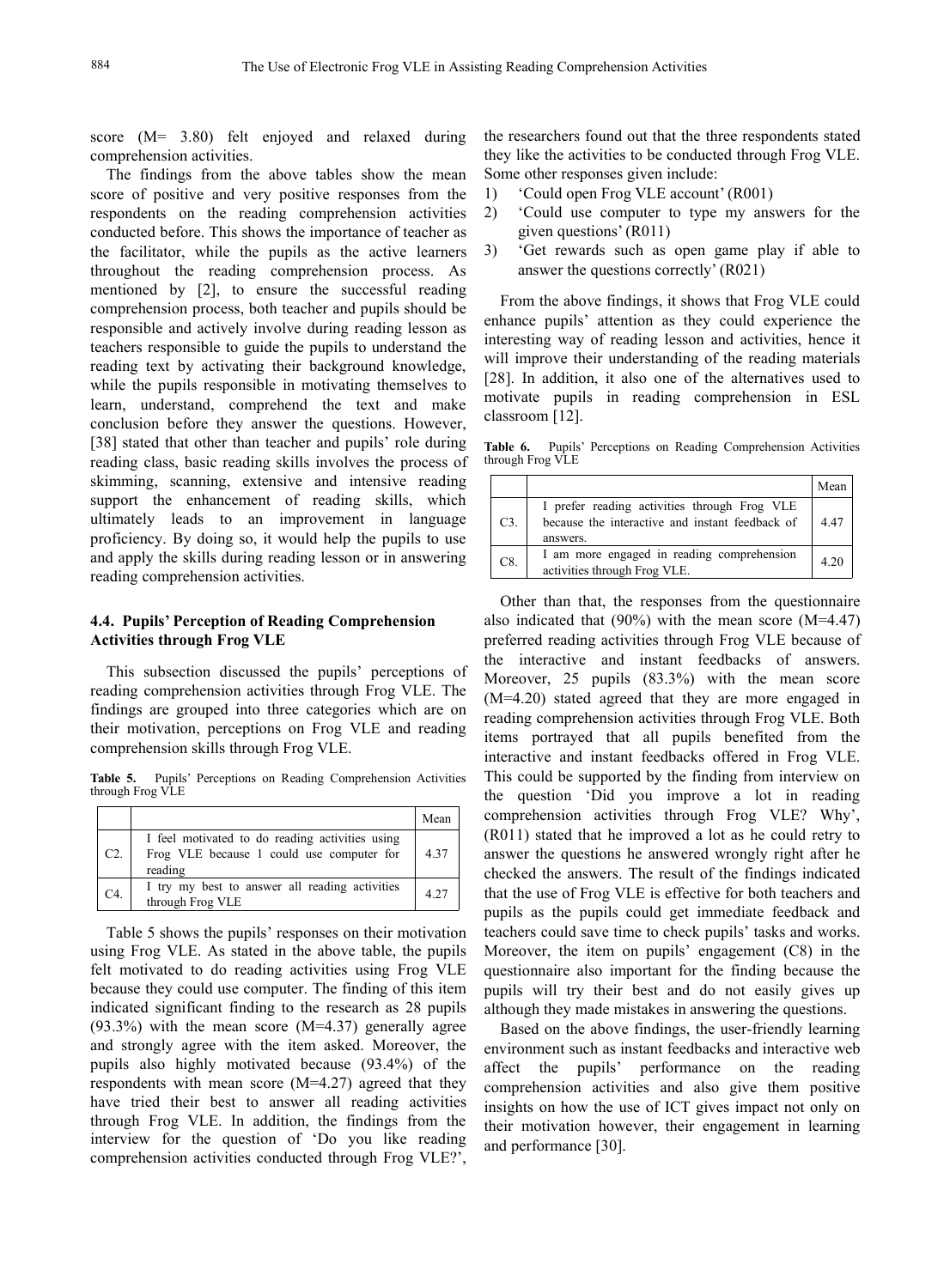## **4.5. Challenges ofIntegrating Frog VLE in the Teaching and Learning of Reading Comprehension Activities**

**Table 7.** Challenges in Integrating Frog VLE 3)

|                                                         | Mean | answer           |
|---------------------------------------------------------|------|------------------|
| D3. The poor and no internet connection will distract   |      | internet         |
| me to complete the reading activities successfully.     | 4.20 |                  |
| D4. I always take a long time to log in to Frog VLE     |      | The<br>aboy      |
| account as I could not remember my id and password.     | 3.13 | problems of      |
| D6. I could not finish reading comprehension activities |      | the<br>distracts |
| on time like others friends if my computer is hanging.  | 4.33 | supported by     |

The pupils' perception on the challenges of integrating Frog VLE in the teaching and learning of reading comprehension activities are crucial in answering the second research question. Researchers have constructed items D3, D4 and D5 in Section D asthe prediction of the challenges that respondents might face when they used Frog VLE for reading comprehension activities. The first item was on the internet connection as Frog VLE requires strong internet connection for pupils to enjoy using it. Based on D3 item, 27 respondents (90%) with mean score (M=4.20) which indicated a very high response from the pupils stated that the poor and no internet connection is one of the challenges that distract them in completing the reading comprehension activities successfully. Secondly, only 13 respondents (43.3%) with the mean score (M=3.13) generally agree and strongly agree that they were taking a long time to log in to Frog VLE as they could not remember their id and password. From the responses, it indicated that only the minority of the respondents face this challenge when they wanted to log in to Frog VLE web. Therefore, it is no longer a challenge predicted by the researcher that most of the pupils faced as all pupils were frequently open the Frog VLE web based on the demographic data. Lastly, the problems on the computer such as the computers that keep hanging shows the highest mean score among all the challenges discussed (M=4.33), with 28 respondents (93.3%) agree and strongly agree that this problem will affect their progress in reading comprehension activities as they could not finish the task on time.

To support the findings in questionnaire, the interview inquires respondents on the main challenge of integrating Frog VLE for reading comprehension activities. It was revealed that the main challenge for pupils in integrating Frog VLE was to get connected and stay connected.The challenge identified in this section is crucial to make sure that not all pupils may finish the reading comprehension activities on time as different pupils would have different pace. Besides, some respondents added the following responses to the challenges of using Frog VLE for reading comprehension activities:

1) 'I always forgot my password when I want to log in' (R001)

- 2) 'Internet connection is the main challenge. We will be so frustrated if there is no internet connection as we could not open the Frog VLE web.' (R011)
- Mean answer all questions. It is because due to the poor 3) 'Sometimes, the computer I am using is hanging. I stucked at the certain questions and could not finish internet connection'. (R021)

account as I could not remember my id and password. 3.13 problems on the internet connection and computer on time like others friends if my computer is hanging.  $\left(4.33\right)$  supported by [29] who highlighted the issue of technical The above findings indicated that the technical distracts the reading teaching and learning. This is support in using ICT in schools. Moreover, the facilities in school also important in ensuring the pupils enjoy the reading activities effectively. This is supported by [35] who stated that technology facilities in school is one of the challenges that could impact on it. The findings of the pupils' perception on reading comprehensions skills, reading comprehension activities via Frog VLE and also perceptions on the challenges are important for the researchers as to understand the effectiveness of the technique implemented to the pupils before. It also helped the researchers and others readers to understand this survey study in depth.

## **5. Discussion**

The purpose of this study was to examine the pupils' perception on reading comprehension activities through Frog VLE in an ESL classroom. In term of pupils' perception, most of the pupils gave positive perceptions on the reading comprehension activities through Frog VLE. It indicated that the pupils prefer virtual learning environment as it offered them the interactive, enjoyable and fun learning that lead to the quality of learning environment [27]. In addition, the pupils were able to state that they applied certain reading comprehension skill such as guessing the main ideas through pictures, reading the first and last paragraph and applied the reading comprehension skill such as skimming, scanning, and many more. The pupils have developed the reading skills through the present of interactive web learning. This could be supported by [2] that highlighted the pupils would be able to comprehend the text well if they have grasp and master the skills in reading as well as activating their background knowledge. The skill in comprehending the text is important as they would be able to apply different skill to different types of text.

Moreover, the researchers able to identify the pupils' perception on the preferable and challenging reading comprehension activities which were the high order thinking skills (HOTS) questions and WH questions. This problem happened to the ESL learners as they could not grasp the most important elements of the text and also connections between the different parts of the text [3]. Moreover, the pupils were not able to understand the questions asked and as the result they were not able to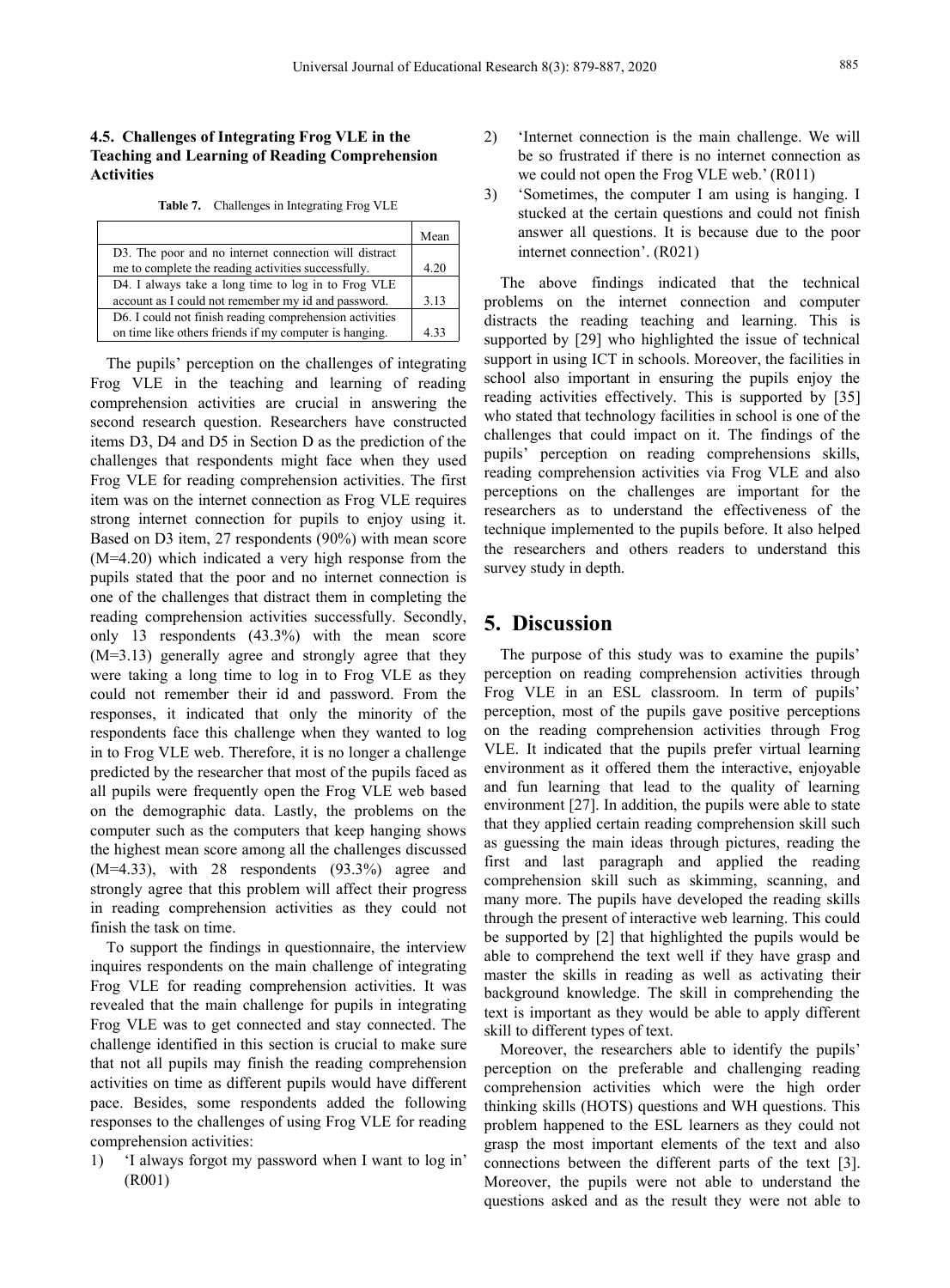search out the information they are looking for. This problem could be solved by integrating the virtual learning environment as to motivate them to stay focus and try their best to answer the challenging tasks given. It is supported by [32] that VLE allowed pupils to interact effectively with the tasks, classroom discussion and teachers as it offers pleasurable environment of learning rather than working in the face-to-face traditional classroom learning. In addition, the researchers also know the pupils' perception on the preferable reading comprehension activities such as matching questions; fill in the blanks and multiple choice questions. Through the findings, it will also provide insights to teachers to know types reading activities that the pupils could perform and also the activities that the pupils struggled with. Through this way, it will guide teachers to design pedagogical approaches that suit the pupils' level and also the pupils will benefit from the meaningful lesson afterwards. The findings of the study have answered the first research question.

Another finding of this study was on the challenges in integrating Frog VLE in the teaching and learning of reading comprehension activities. From the findings of the study, it could be stated that the technical problem was the main challenges faced by teachers and pupils in integrating Frog VLE in reading activities. The findings on the technical problems from the questionnaire could be supported with the data gained from the interview session. Based on the data from the questionnaire and interview session, the poor and no internet connection and technical problems on the computer were identified as the challenges of the study. [29] stated that without proper support on the technical problems such as internet connection and also technical support on the computers, it would affect the teaching and learning process. From the findings, it is found out that the technical problems somehow cause problems to both teachers and pupils and also the teaching and learning process itself as the pupils keep asking teachers to solve the technical problems throughout the learning process. As the result, it will give negative impact on the class management control [35].

According to another study conducted by [39] stated that teachers need to understand the reality of implementing the technologies in the classroom. The researchers highlighted that teachers need to prepare and face any challenges that might happen such as no internet connection or no electricity during the lesson.Therefore, teachers should be competent in designing reading comprehension activities for ESL pupils. If teachers could not use the virtual learning environment due to technical problems, teachers could be creative such as promoting classroom discussion or cooperative learning during the lesson. Through this way, it would help the pupils to keep in track with the learning and also avoid them from being demotivated with the technical problems. This could be related to a study conducted by  $[34]$  that highlighted the  $[4]$ related to a study conducted by [34] that highlighted the element of teacher's belief that could give positive impact

on the pupils' performance in the classroom. The result of this study is supported by [33] that the degree of pupils' performance in learning is affected of teacher's belief towards the pupils in the classroom. Thus, teachers should be positive in and do not stressed over with the technical problems during the lesson. In short, teachers play important role in solving the challenges of integrating the reading comprehension activities through Frog VLE in the aspect of designed activities, their belief, technical management and knowledge and also classroom control. The findings of the study have answered the second research question.

# **6. Conclusions**

The present study contributed to reveal the pupils' perception on reading comprehension activities through Frog VLE and also their perceptions of the challenges in implementing the reading comprehension activities through Frog VLE. The results of this study illustrate the pupils' good perception with the reading comprehension activities conducted through Frog VLE. Moreover, the results of the study also give positive insights to teachers to understand and solve the problems and challenges faced by the pupils in integrating the virtual learning environment in their learning. Therefore, the results of the study indicated that Frog Virtual Learning Environment (VLE) will be a more significant growth area in the of reading comprehension activities for ESL learners. It needs more research and development to be conducted to other primary school from the urban areas. Through this way, it can be ascertained if the findings of the study are applicable to different contexts of learning. Moreover, the suggested study could be conducted with other type of skill such as listening, writing, and speaking skills these skills are the challenging skills in English language among the ESL pupils.

## **REFERENCES**

- [1] Yunus, M. M., Nordin, N., Salehi, H., Sun, C. H., & Embi, M. A. (2013). Pros and Cons of Using ICT in Teaching ESL Reading and Writing. International Education Studies, 6(7): 119-130.
- [2] Chen, L. L., Yunus, M. M., & Maarof, N. (2017). Factors Affecting ESL Reading Comprehension of Malaysian Secondary School Students. In International Conference on Education (ICE2) 2018: Education and Innovation in Science in the Digital Era. pp. 542-547.
- [3] Cornoldi, C., & Oakhill, J. V. (Eds.). (2013). Reading comprehension difficulties: Processes and intervention. Routledge.
- Stothard, S. E., & Hulme, C. (1992). Reading comprehension difficulties in children. Reading and Writing, 4(3): 245-256.